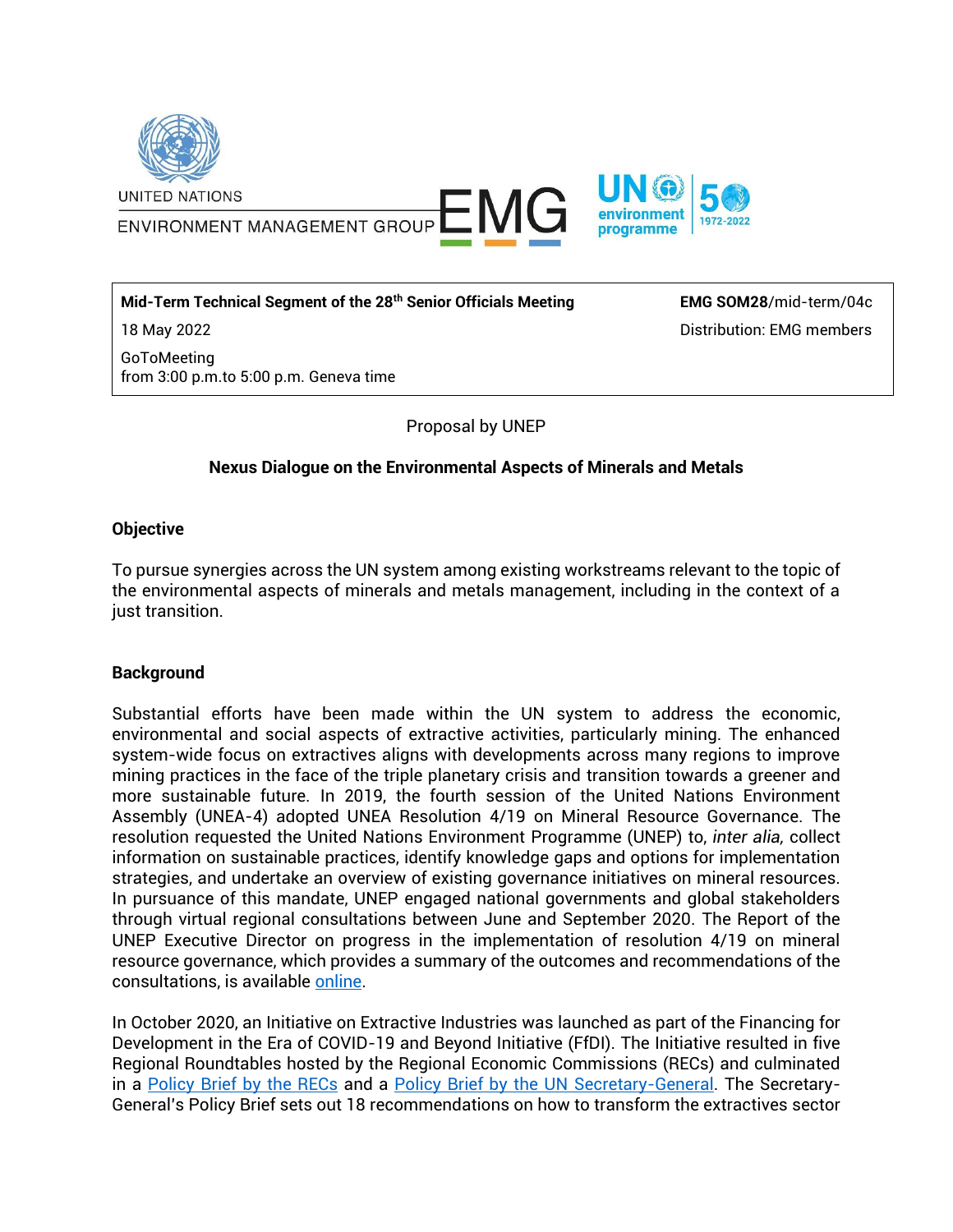into an engine for sustainable development. The recommendations were then presented to and discussed by Member States and other high-level representatives during a [Global Roundtable](https://www.un.org/en/coronavirus/financing-development/global-roundtable-on-extractive-industries)  [on Extractive Industries](https://www.un.org/en/coronavirus/financing-development/global-roundtable-on-extractive-industries) which was held on 25 May 2021. During the Global Roundtable, the Secretary General announced the establishment of a Working Group on Extractives Industries which is co-chaired by UNEP, UNDP and the UN Regional Economic Commissions. The objective of the Working Group is to develop a common narrative to achieve just transitions in the extractives sector, develop policy recommendations and foster collaboration among initiatives and stakeholders in the sector as well as provide a knowledge and information hub on policy actions and best practices in the extractives sector.

In November 2020, UNEP co-convened with the Environment Management Group (EMG), a Nexus Dialogue on Mineral Resource Governance. The purpose of the Nexus Dialogue was to:

- Present key policy messages from expert reports on the topic of minerals;
- Share the outcomes and recommendations from the virtual regional consultations; and
- Identify further capacity gaps across the UN system on the topic of minerals.

The outcomes of the Nexus Dialogue are available [online.](https://unemg.org/wp-content/uploads/2020/12/MineralResourceGovernance_ND_OutcomeReport.pdf)

In 2022, during the fifth resumed session of UNEA (UNEA-5.2), Member States adopted a resolution on the Environmental Aspects of Minerals and Metals Management (UNEP/EA.5/Res.12). The resolution requests UNEP to convene intergovernmental regional consultations, including with relevant international organizations, and regional and multilateral environmental agreements, with the aim of developing proposals to enhance the environmental sustainability of minerals and metals along their full life cycle. Amongst others, the regional consultations will take stock of existing activities to enhance the environmental sustainability of minerals and metals. The consultations, to be held in 2023, will identify opportunities for enhanced international cooperation, including with a view to fostering capacity-building and technological, technical and scientific cooperation in the mining sector. The convening of a new Nexus Dialogue is envisioned to inform the 2023 consultations and take this new and additional work forward.

# **Activities and scope** *(please outline deliverables and results, purpose and added value of your suggestion)*

The main objectives of this Nexus Dialogue are to:

- Provide all EMG members and other relevant stakeholders with a briefing on the content of UNEA resolution 5/12 and identify collaboration opportunities across the UN system in the implementation of the resolution during 2023;
- Present the objectives of the recently launched UN Secretary General's Working Group on Extractives Industries and identify pathways for system-wide, coordinated delivery across the UN system;
- Build/follow-up on the outcomes of the 2020 Nexus on Mineral Resource Governance; and
- Identify synergies among existing workstreams across the UN system relevant to the topic of the environmental aspects of minerals and metals management, including in the context of a just transition.

#### **Outcomes**